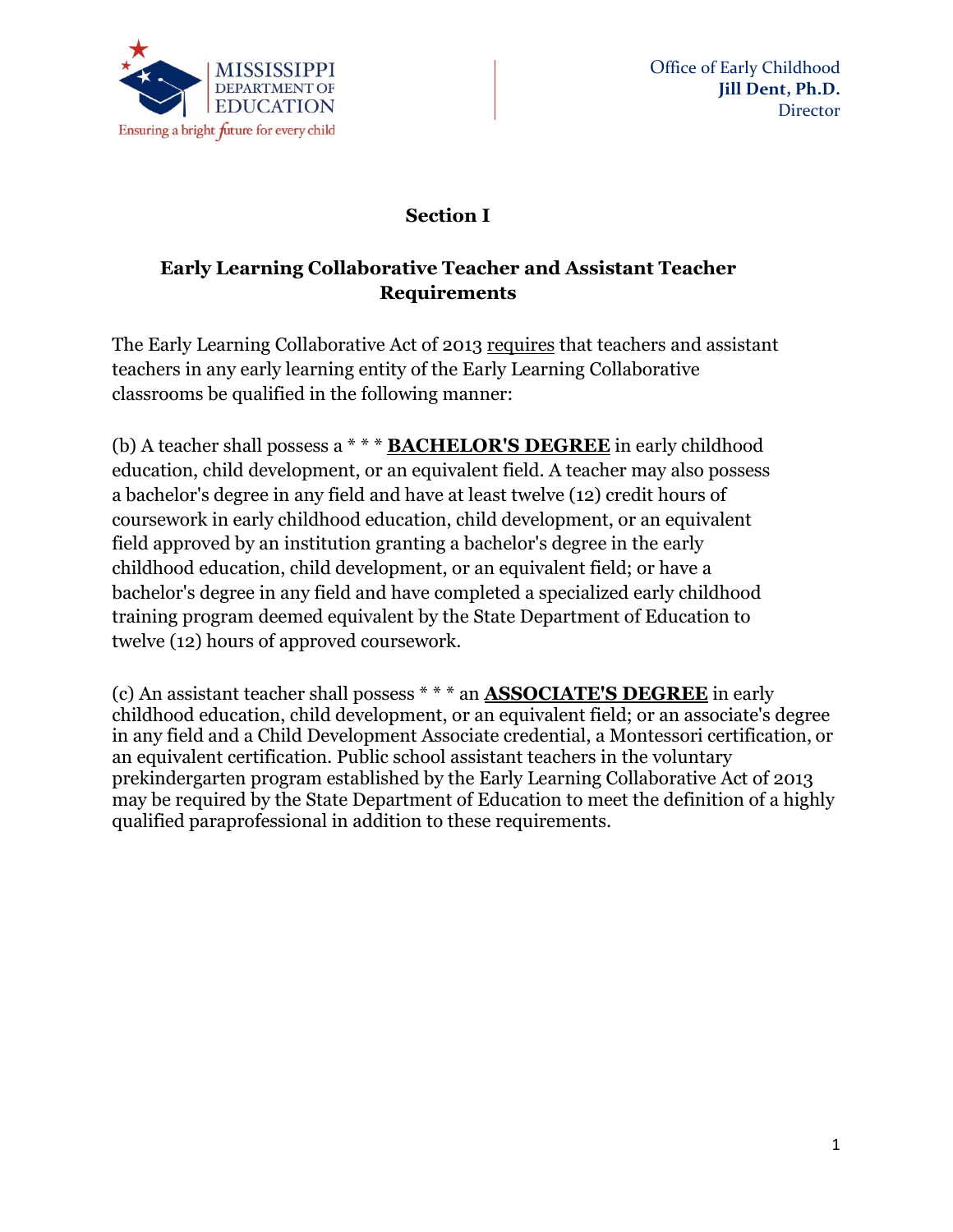## **Section II**

# **Public School Teacher and Assistant Teacher Requirements**

## *Teachers*

*By August 1, 2022, 50% of teachers in each district will meet the requirements described below. By August 1, 2024, 100% of teachers in each district will meet the requirements described below.* 

General Education Teachers in a public school pre-k are required to follow one of the pathways listed below in addition to the information above:



\*Completion of a Mississippi State Board of Education approved early childhood education training program includes the Child Development Associate (CDA), National Board Early Childhood Certification, Director's Credential, Montessori Credential, and the MDE's intensive specialized early childhood training program (122 Pre-K add on endorsement). MDE considers additional state, regional, or nationally approved programs upon request. Entities may submit program component documentation to earlychildhood@mdek12.org for consideration. Please note that the completion of a Mississippi State Board of Education approved training program or MDE prescribed twelve (12) hours of coursework only qualifies a prospective early childhood education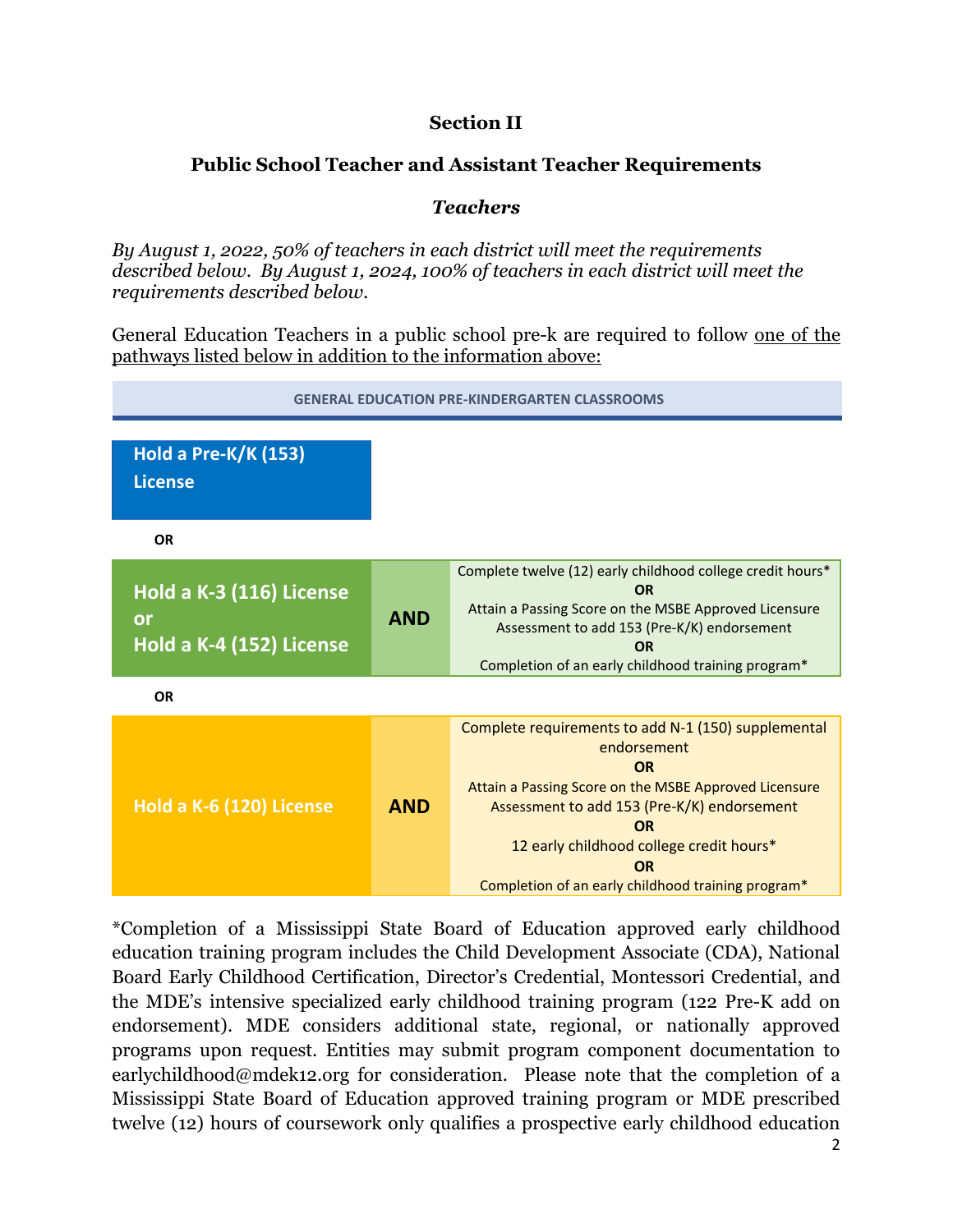teacher or early childhood education assistant teacher to serve three and four-year old children in Mississippi classrooms and does not lead to an endorsement/licensure unless it is explicitly stated and outlined in the official *Licensure Guidelines K-12* document. To review the most accurate and up to date licensure requirements, please visit the Office of Educator Licensure section of the MDE website.

*By August 1, 2022, 50% of special education pre-kindergarten teachers in each district will meet the requirements described below. By August 1, 2024, 100% of special education pre-kindergarten teachers in each district will meet the requirements described below.*

#### **Special Education Teachers are required to follow one of the pathways listed below:**

| <b>Hold Birth-K Special</b><br><b>Education License (211)</b>                                                                                                                              |            |                                                                                                                                                                                                                                             |
|--------------------------------------------------------------------------------------------------------------------------------------------------------------------------------------------|------------|---------------------------------------------------------------------------------------------------------------------------------------------------------------------------------------------------------------------------------------------|
| <b>OR</b>                                                                                                                                                                                  |            |                                                                                                                                                                                                                                             |
| <b>Hold Mild to Moderate</b><br>Disability K-12 (221)<br>License<br><b>Hold Severe Disability K-12</b><br>(222) License<br><b>Hold Mild to Moderate</b><br>Disability K-8 (223)<br>License | <b>AND</b> | 12 early childhood college credit hours*<br><b>OR</b><br>Attain a passing score on the appropriate MSBE approved<br>licensure assessment to add 153 (Pre-K/K) endorsement<br><b>OR</b><br>Completion of a early childhood training program* |

#### **SPECIAL EDUCATION PRE-KINDERGARTEN CLASSROOMS**

\*Completion of a Mississippi State Board of Education approved early childhood education training program includes the Child Development Associate (CDA), National Board Early Childhood Certification, Director's Credential, Montessori Credential, and the MDE's intensive specialized early childhood training program (122 Pre-K add on endorsement). MDE considers additional state, regional, or nationally approved programs upon request. Entities may submit program component documentation to earlychildhood@mdek12.org for consideration. Please note that the completion of a Mississippi State Board of Education approved training program or MDE prescribed twelve (12) hours of coursework only qualifies a prospective early childhood education teacher or early childhood education assistant teacher to serve three and four-year old children in Mississippi classrooms and does not lead to an endorsement/licensure unless it is explicitly stated and outlined in the official *Licensure Guidelines K-12* document. To review the most accurate and up to date licensure requirements, please visit the Office of Educator Licensure section of the MDE website.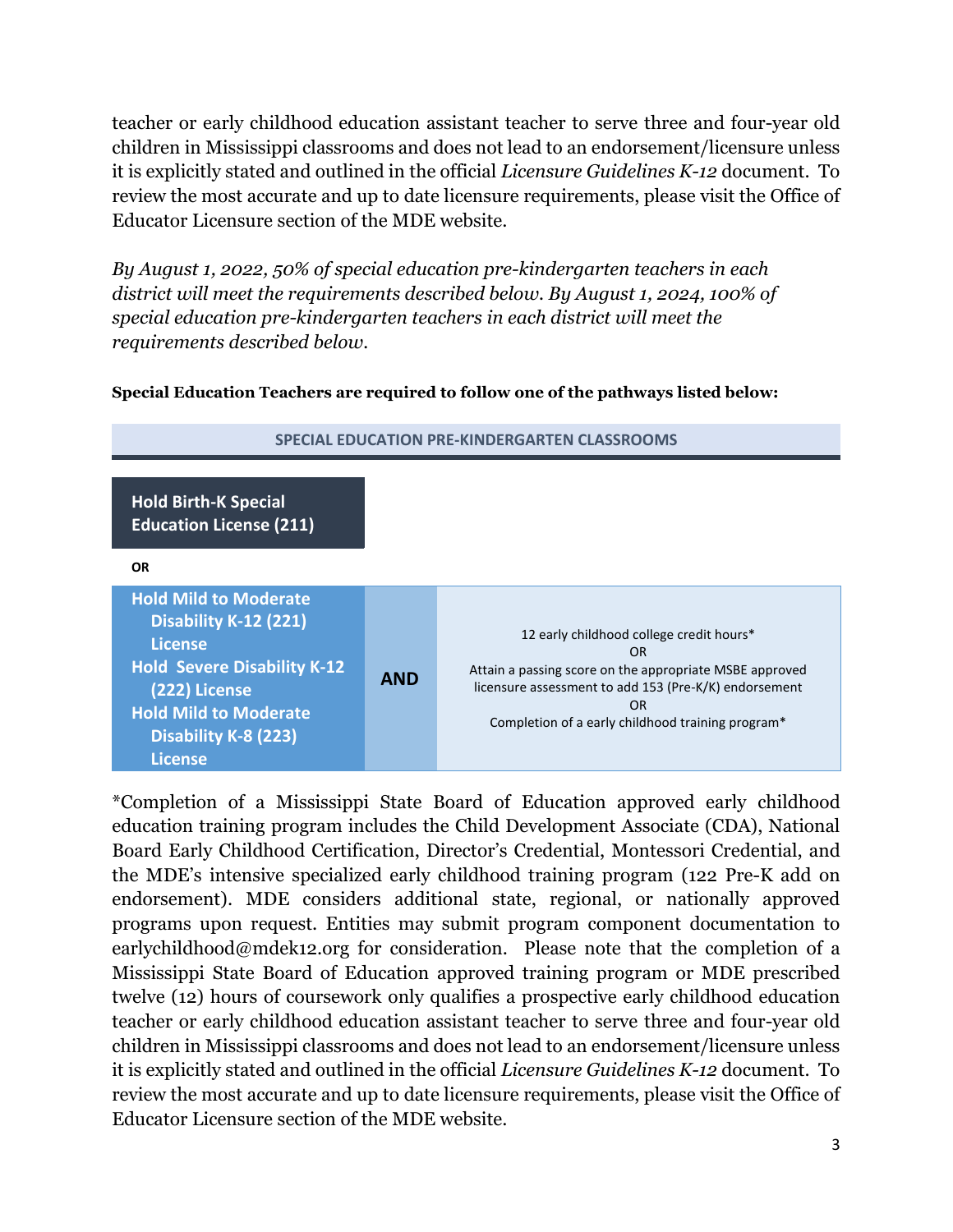## *Assistant Teachers*

*By August 1, 2022, 50% of assistant teachers in each district will meet the requirements described below. By August 1, 2024, 100% of assistant teachers in each district will meet the requirements described below.* 

General Education and Special Education Assistant teachers in a public school pre-k are required to follow one of the pathways listed below:

| <b>Early Childhood Associate's Degree</b>                                     |            |                                                                                                                    |
|-------------------------------------------------------------------------------|------------|--------------------------------------------------------------------------------------------------------------------|
| OR.                                                                           |            |                                                                                                                    |
| <b>Associate's Degree OR 60 College</b><br><b>Credit Hours</b>                | <b>AND</b> | 12 early childhood college<br>credit hours*<br><b>OR</b><br>Completion of an early<br>childhood training program** |
| <b>OR</b>                                                                     |            |                                                                                                                    |
| <b>High School Diploma/GED AND</b><br>Verification of WorkKeys®<br>Scores**** | <b>AND</b> | 12 early childhood college<br>credit hours<br><b>OR</b><br>Completion of an early<br>childhood training program**  |

\*These hours can be included in the Associate's Degree or 60 College Credit Hours \*\*Completion of an early childhood training program includes the Child Development Associate (CDA), National/State Director's Credential, Montessori Credential, and the MDE's intensive specialized early childhood training program. MDE considers additional state, regional, or nationally approved programs upon request. Entities may submit program component documentation to [earlychildhood@mdek12.org](mailto:earlychildhood@mdek12.org) for consideration. The National Institute for Early Education Research (NIEER) requires assistant teachers to have a CDA or equivalent, at a minimum. Please note that the completion of a Mississippi State Board of Education approved training program or MDE prescribed twelve (12) hours of coursework only qualifies a prospective early childhood education teacher or early childhood education assistant teacher to serve three and four-year old children in MS classrooms and does not lead to an endorsement/licensure unless it is explicitly stated and outlined in the official *Licensure Guidelines K-12* document. To review the most accurate and up to date licensure requirements, please visit the Office of Educator Licensure section of the MDE website.

\*\*\*\* \* Prior to 2017, Teacher Assistants would have met WorkKeys® requirements: (1) a Reading for Information score of 4, an Applied Mathematics score of 4, and a Writing or Business Writing score of 3;

OR

After 2017, Teacher Assistants need to meet the WorkKeys® Silver Level certification.